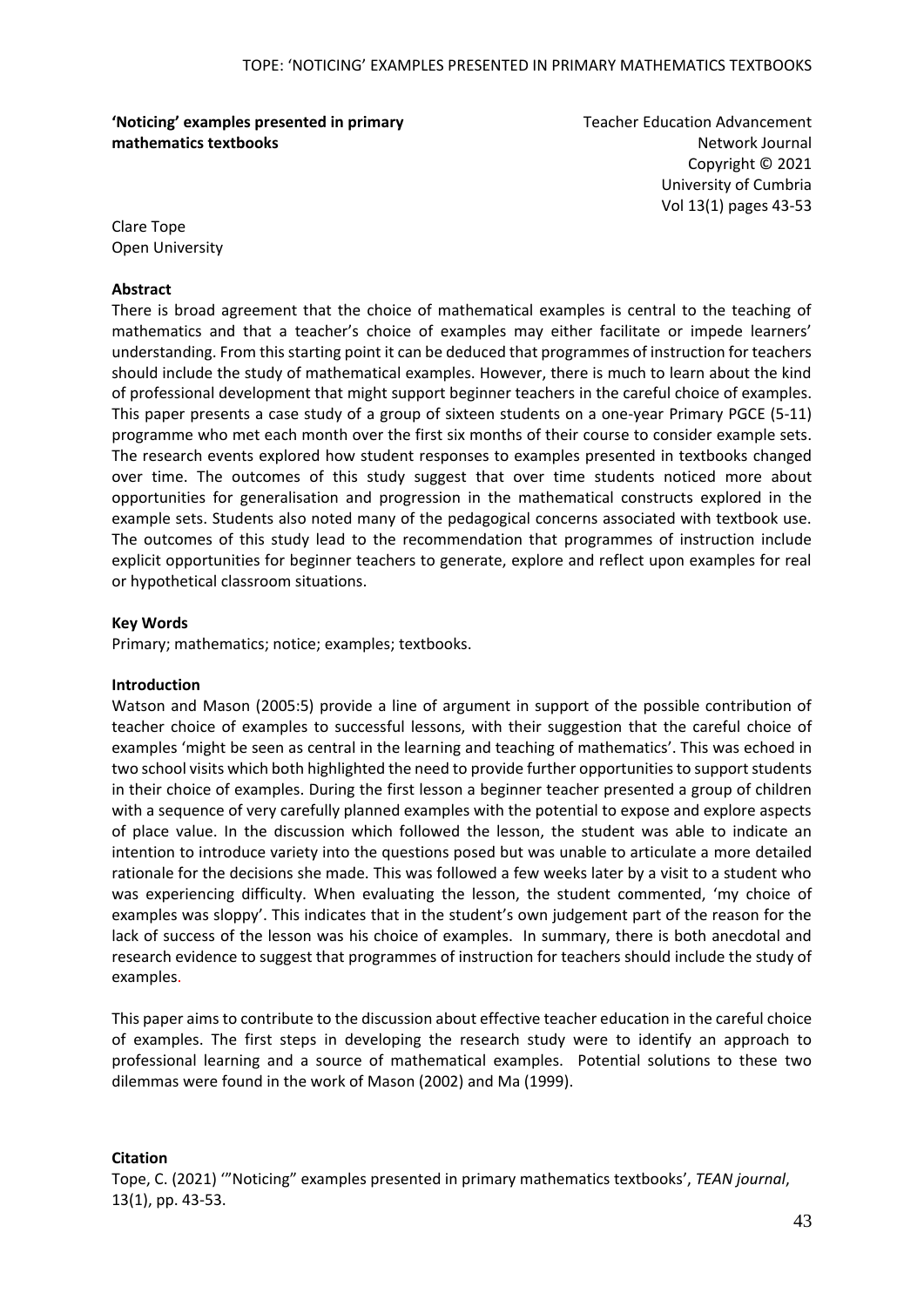Mason (2002:144) advocates 'noticing' as a way of prompting and sustaining professional learning. His argument is based on the premise that effective change (or learning) is something that people do for themselves when they adopt an enquiring stance towards their experience. He goes on to suggest that effective change depends on individuals becoming aware of (noticing) possibilities that were not previously available. He also argues that this kind of change can be supported by the exchange of accounts with a group of people whose presence provides a sounding board for conjectures and theories. He uses the term 'validating with others' to summarise this process (Mason, 2002:95).

Ma (1999) suggests that the study of textbooks forms a significant part of programmes of instruction for teachers in China. She notes that teachers examine the choice of examples in a unit, why these examples were selected and why the examples were presented in a particular order. She argues that through this process, their knowledge of both what to teach and how to teach grows. This is echoed in the outcomes of a more recent extensive transnational study by Cambridge Assessment (2016) which concluded that high-quality textbooks have the potential to play a key role in mathematics education. Thus, the proposal for the project was to explore sets of examples presented in textbooks, guided by 'The Discipline of Noticing' (Mason, 2002:3).

From this broad starting point, three research questions emerged:

- What do beginner teachers notice about sets of examples presented in textbooks?
- How does this change over time?
- What are the implications for mathematics teacher educators?

### **Literature Review**

#### *Variation*

Von Glasersfeld (1985) argues that knowledge is not passively received by the learner, but is actively constructed through a combination of experiences and cognition. From this starting point it can be deduced that learners' new understandings are dependent on prior knowledge and experiences i.e. what each person knows is the accumulation of all their experiences so far and each new encounter either adds to that understanding or challenges it. Marton and Booth (1997) develop this line of argument and propose that there needs to be variation in what learners' experience in order for meaning to be constructed. Evidence in support of this claim can be found in the work of a range of authors. For example, Skemp (1971) argued that the criterion for understanding a concept is that of behaving in a way indicative of classifying new data according to the similarities which go to form this concept. More recently, Leung (2003) points out that discernment comes about when the key features of the concept being focused on are temporarily demarcated from the whole. This is characteristic of what Gu (1981) calls 'teaching with variation' and more specifically 'procedural variation'. Procedural variation is a particular type of repetitive learning which aims to extend conceptual understanding by varying one condition in the original problem and then reflecting on the implications of that change.

### *Examples and Generalisation*

Watson and Mason (2006:3) offer the following definition of an example as it might be used in mathematics education: 'an example is anything from which a learner might generalise'. Thus, examples are a particular case of a larger class, from which one can reason and generalise. Clearly, no single example is sufficient to provide learners with the full extent of what is possible and may in fact be misleading. For example, a single example of a right angle presented as the meeting of a horizontal and a vertical line obscures the generalisation that a right angle is a measure of turn of ninety degrees. This indicates the need for collections of examples that manifest the full scope of mathematical ideas and allow for generalisations to be tested. The boundaries for the sets of examples lie in the dimensions of possible variation and the associated permissible change in each of those dimensions (Doerr, 2000). For example, the number of different triangles is limited to three (equilateral, isosceles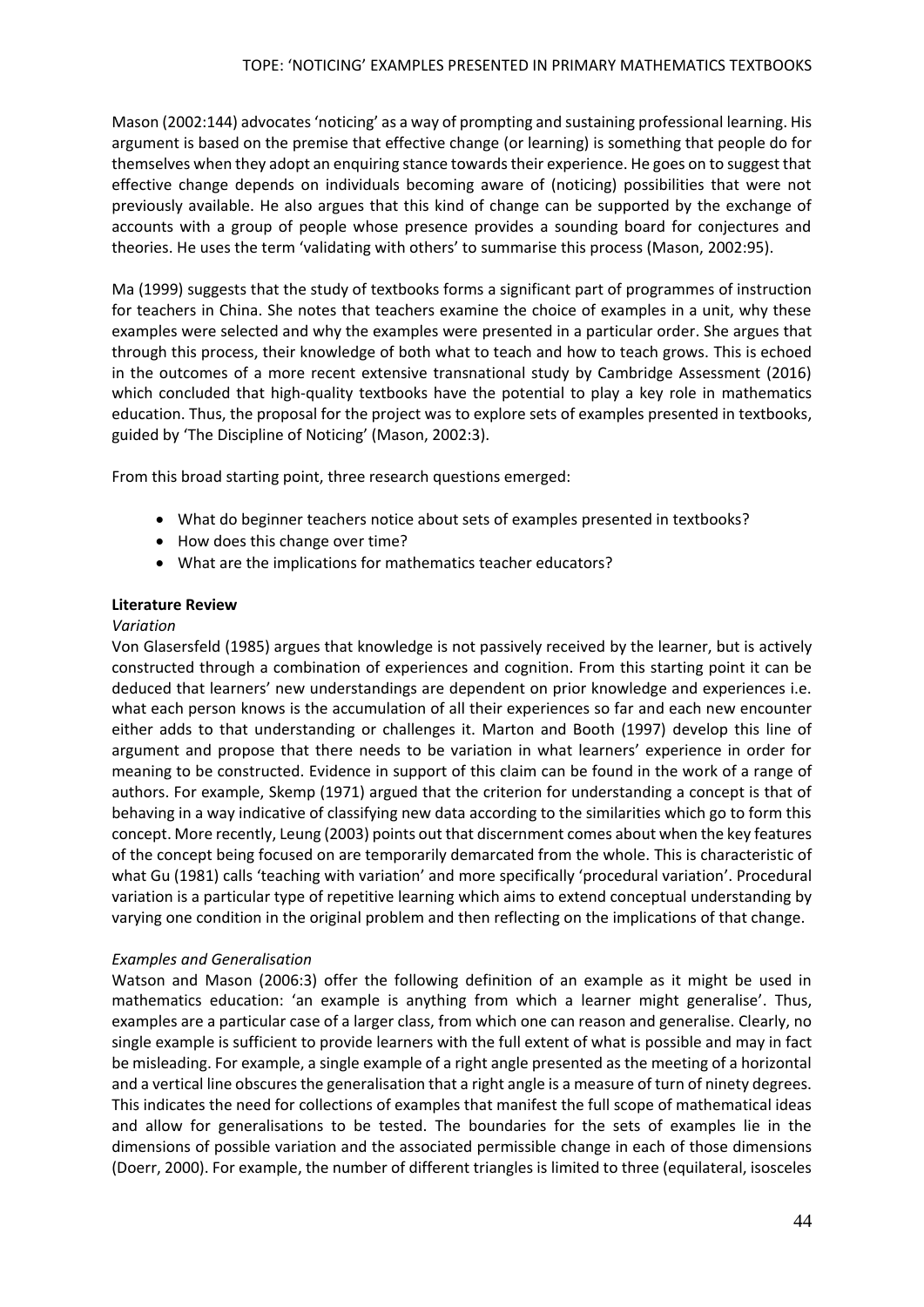and scalene) because a triangle is a three-sided polygon and is bounded by the dimensions of possible variation in the number of equal angles (and sides). The range of permissible change in the size of the angles is bounded by the requirement for the three angles in a triangle to add up to one hundred and eighty degrees. Generalisations can be tested against these boundaries by drawing on different kinds of examples.

Polya (1981:10) makes use of the terms 'extreme' and 'representative' examples to explain this process. A reference example is one that becomes extremely familiar and can provide a starting point for conjecture. Using 'extreme' examples means going to the edge of a set of boundaries and seeing if anything unusual happens or if the conjecture holds true. Zodik and Zaslavsky (2008) draw attention to the use of both non-examples and counter examples as a means to test generalisations and deepen understanding of mathematical ideas. Askew and Wiliam (1995) use triangles to illustrate the role of non-examples and suggest that in order to discern what is a triangle children need to be asked to 'rule in' and 'rule out' a range of 2-d and 3-d shapes, in order to identify the key features of a triangle.

## *Pedagogy of textbook use*

The line of argument here is that there is an overlap between examples presented to children in textbooks and more general pedagogical concerns. This might include: decisions about the range and extent of change in a single set of examples or in a sequence of pages in a text book; knowledge of previous foci in the text book series; whether the exercise is intended as revision or exploration and when is it appropriate to make generalisations implicit and when is it necessary to be explicit (Mason, 2017:408). This leads to a proposal that appropriate teacher intervention is usually required in order for individual meaning making to occur. This indicates the need for discussion which invites learners to reflect on the outcomes of their actions, so they recognise relationships and use these to make generalisations (Simon and Tzur, 2004). This idea is developed by Cambridge Assessment (2016:16) who highlight the importance of deliberate recording of 'what has been learned' as one of the key principles for designing high-quality textbooks.

### **Research Approach**

Institutional and programme approval was gained to undertake the study.

The best-fit description of the research approach is 'an instrumental case study', as the purpose of the case was to allow the pursuit an area of interest (Denzin and Lincoln, 2011:437). Step one in the research process was, therefore, to identify a group of participants or a 'case' to study (Stake, 2000:435). The full cohort of students on a one-year Primary PGCE (5-11) Programme were offered the opportunity to be part of the research group. All students who gave their permission to be involved were invited to join the research group. A research sample of fifteen students with varied mathematical backgrounds was secured. For the purposes of undertaking and reporting on the outcomes of this study these students are considered as a focus group (rather that fifteen individuals).

Interim findings from the Textbook Project undertaken by NCETM (2015), report positively on the outcomes forstudents using the 'The Shanghai Maths Project Book' (Fan, 2016). This text was adopted as the core source of extracts for student discussion. Typically, an enquiry draws on a process in which key variables are changed systematically at each consecutive research event. However, in this case, it was not possible to predict what the students might notice in each example set. Also, the intention was to examine the changes in student responses as they emerged from their commentary. For these reasons the choice of the order of example sets focused on areas of mathematics in which students' confidence was likely to be high in the first instance and proceeded with more complex areas of mathematics.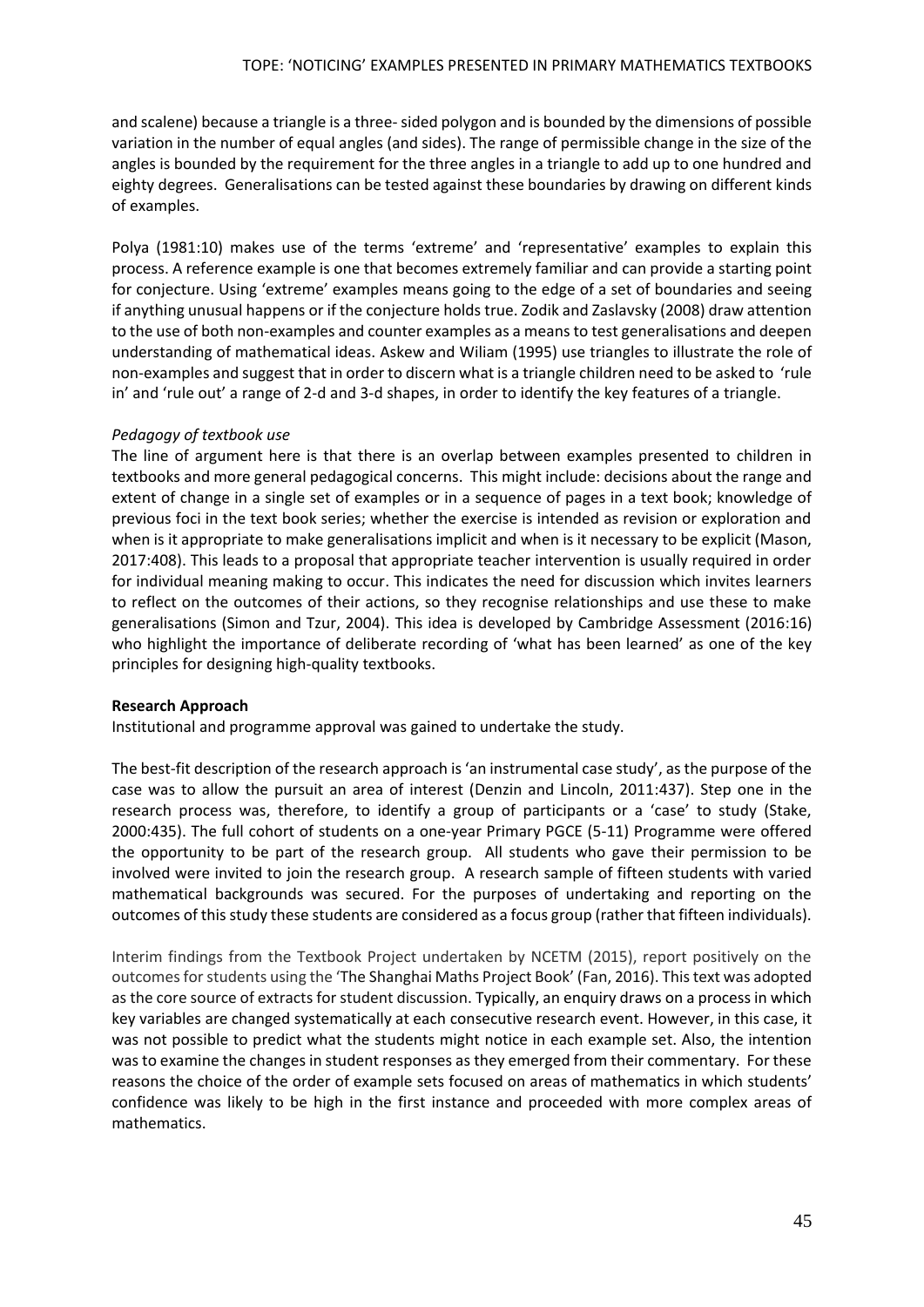The project comprised of six research events over a six-month period which each took the same format. Each research event was planned to allow students to engage in the discipline of noticing; in particular, recognising possibilities and then seeking resonance with others (Mason, 2002:94). Students were presented with a set of examples from a textbook and asked to provide an individual written response to the question 'what do you notice'? Students then collaborated with another member of the group to exchange ideas and add further annotations to their written responses. The third step in each research event was an open-ended focus group discussion in which students considered the same question.

Analysis of the data sought to identify and report patterns or themes that emerged from responses to the tasks (Braun and Clarke, 2006). The tool selected for this task was 'descriptive coding' in which codes were derived from the language of the text (Savin-Baden and Major, 2013). An iterative process of coding was employed. The first step was to number and list written responses from several students verbatim. The original labels were then slowly refined by reading and re-reading and comparing with other student responses until patterns could be identified and clustered in labelled categories. Students were labelled alphabetically, and the outcomes of the coding activity were recorded on a series of spreadsheets which also allowed for quantitative analysis. However, the 'keyness' of a theme was not dependent on quantifiable measures alone but rather on whether it captured something important in relation to the overall research questions (Braun and Clarke, 2006). The audio recordings were used to verify (or otherwise) the data analysed from the written responses and therefore triangulate the findings. Analysis of the recordings included the identification of brief excepts which added further insight into issues that were highlighted by the coding activity; some of these extracts are included in the analysis below.

# **Data Analysis**

Analysis of the research events revealed that collectively, over time, students noticed three things which are explored in the next three sections:

- 1. Opportunities for mathematical generalisation;
- 2. Progression in questions posed;
- 3. Pedagogy of textbook use.

# *Opportunities for mathematical generalisation*

In order to illustrate a developing awareness of the potential for mathematical generalisations to be made, student responses to three consecutive research events are considered. Figure 1. sets out the three example sets that students were asked to explore in these research events.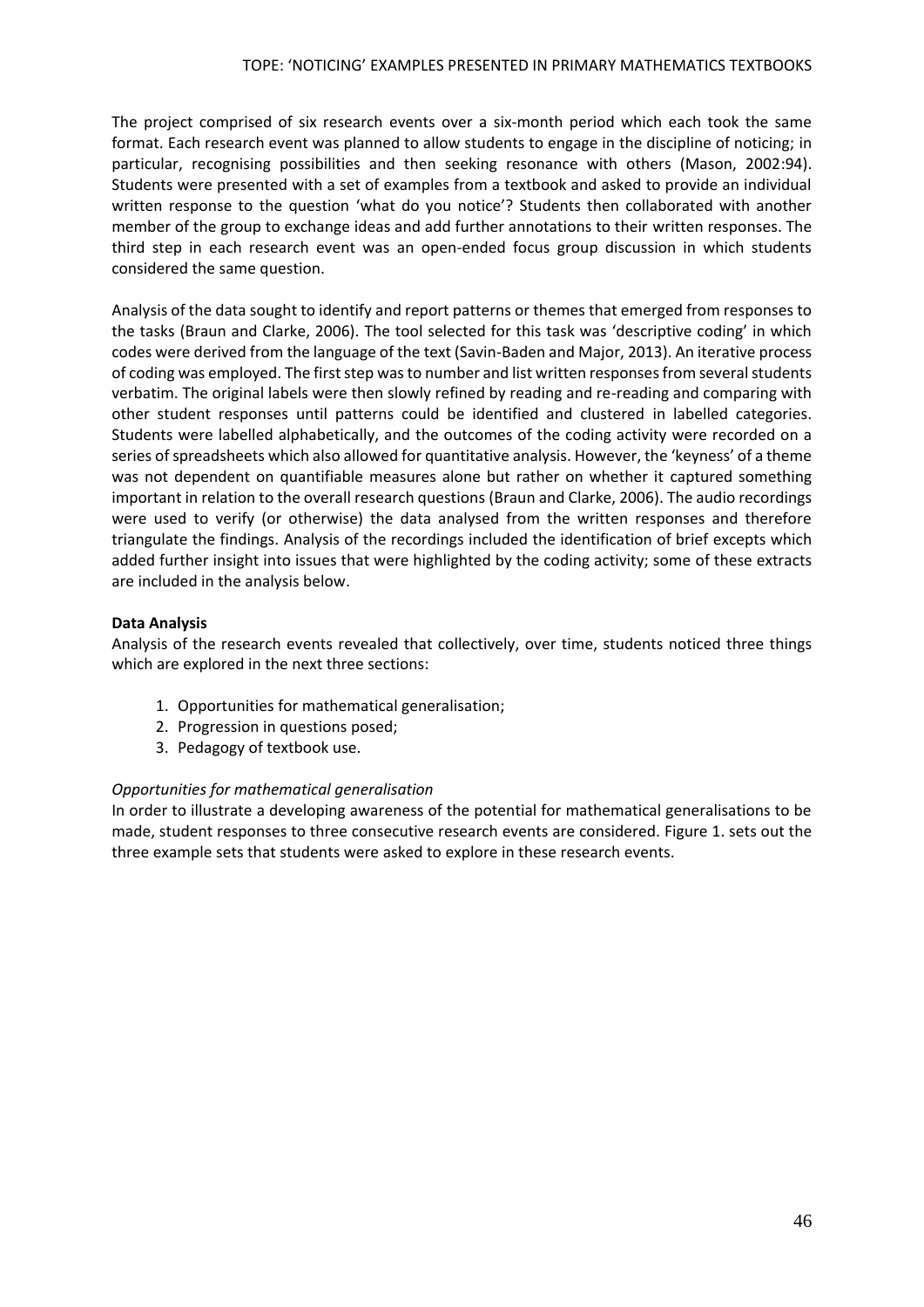

**Figure 1.** Example Sets (Fan,2016).

The first set of examples included an opportunity for students to notice that one of the examples did not require 'exchange' across any of the columns. Analysis of both the written and verbal commentary suggests that students did not notice (or label) this particular example or consider more broadly the potential value of this example in supporting a generalisation about when the need for exchange could be 'ruled in' or ruled out' (Askew and Wiliam,1995). Instead, at this early stage of the research process, the two most commonly coded categories were 'page layout' and 'pupil difficulties'.

In the second example some students recognised that there was an invariant feature in rows one and two and drew this to the attention of the group. This suggests that, while student understanding of systematic variation was not complete, there was a development from the previous week and the group did notice that features of the question had been fixed (Gu,1981). However, there was no evidence the students were aware that this provided an opportunity for generalisations to be made.

In the third set of examples students were able to identify and label opportunities for generalisation. As Extract 1 below indicates, one student noticed the invariant feature in the numerators. She noted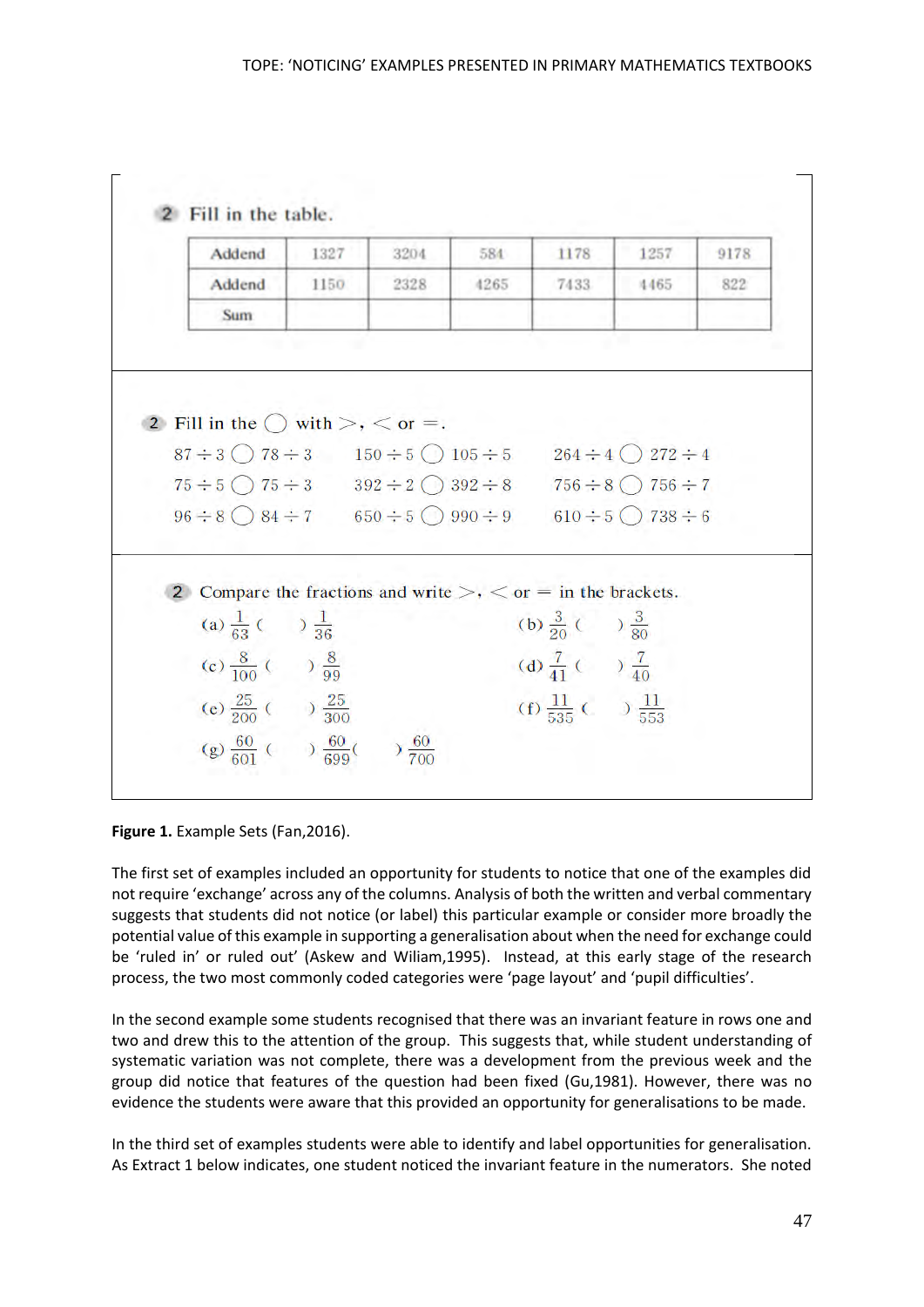in her written commentary that 'these examples have fixed one variable'. Another student introduced a debate about the need for a 'reference' example and the discussion continued to include the potential for a generalisation to be made.

| Student L | The numerator was always the same, but not always<br>one.                                                                                                                                                                                                              | The invariant feature of the<br>examples is noted                                                                     |
|-----------|------------------------------------------------------------------------------------------------------------------------------------------------------------------------------------------------------------------------------------------------------------------------|-----------------------------------------------------------------------------------------------------------------------|
| Student B | But then there was nothing smaller, like a $\frac{1}{5}$ or 1/5<br>which they might have been more used to looking at<br>in school                                                                                                                                     | Questions the need for a<br>'reference' example against which<br>future examples can be tested                        |
| Student C | I think that in that respect, in this case, it is better to<br>have the big numbers so that they are not picturing<br>them                                                                                                                                             |                                                                                                                       |
| Student L | But then when they do get it, they realise that it is<br>universal, and they will know that no matter how big<br>the number gets on the bottom they will always be<br>able to tell which fraction is larger                                                            | The term 'universal' is introduced<br>as way to describe generalisation                                               |
| Student F | If you wanted to, the children could actually make the                                                                                                                                                                                                                 |                                                                                                                       |
|           | generalisation, then you need some of those bigger<br>numbers because they need to know that it works<br>with unfamiliar fractions; so if it is fractions that they<br>are used to then they may not know what to do when<br>they get something like 61/700 or 11/553. | Awareness of the need for the<br>generalisation to true in all cases<br>rather than specific to familiar<br>fractions |

**Figure 2**. Extract 1: Focus group discussion.

The discussion then developed into a debate about the conditions that might be required in a set of examples in order to facilitate children making generalisations. This leads to the tentative conclusion that students had noticed that in order to extend conceptual understanding there is a need for a change or variation in order to test generalisations (Gu, 1981).

| Student E    | One issue I had with these questions is that people have<br>said 'and then the penny dropped' and once that had                               |  | Debate the contribution of<br>automisation to generalisation |
|--------------|-----------------------------------------------------------------------------------------------------------------------------------------------|--|--------------------------------------------------------------|
|              | happened then you did not need to do any more maths,<br>you just had to identify which denominator had the bigger                             |  |                                                              |
|              | value and draw the symbol, so it was useful for making<br>generalisations but there is not a lot of thinking going on                         |  | Two-way relationship between                                 |
| Student F    | Ah, but you could argue it the other way that making<br>generalisations is the thinking and then testing it for<br>different kinds of numbers |  | procedural and conceptual<br>understanding                   |
| Student E    | 7 or 8 examples of the same thing is too much it becomes a<br>trick                                                                           |  | <b>Conditions to facilitate</b>                              |
| Student<br>м | I think you need to make sure that you have enough to<br>grasp the concept because if you don't have enough then                              |  | generalisation                                               |
|              | you don't get the idea and like you said it becomes a trick                                                                                   |  |                                                              |
|              | but if you have enough then you change something it<br>works                                                                                  |  | Need for variation to extend<br>conceptual understanding     |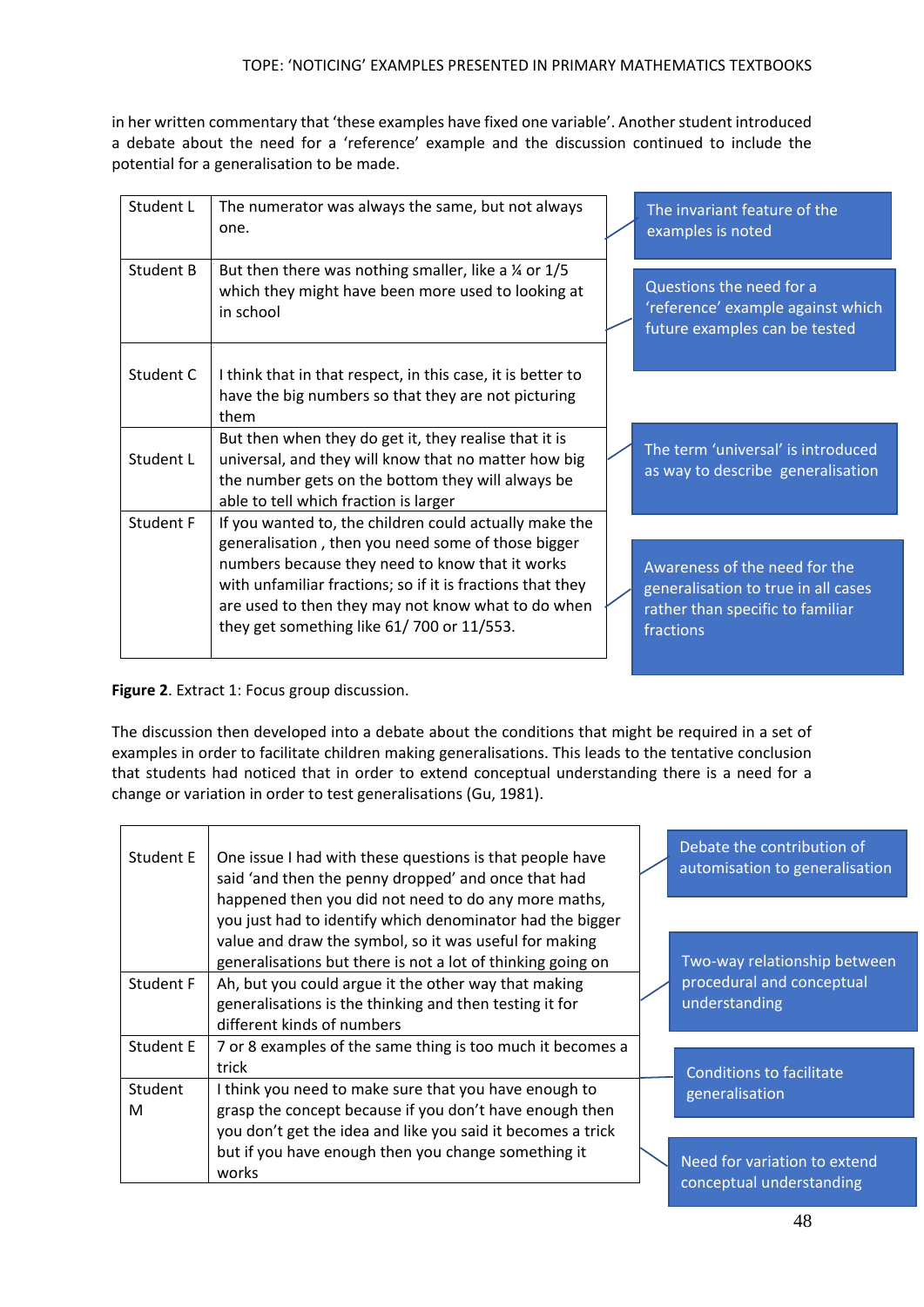## **Figure 3**. Extract 2: Focus group discussion.

The discussion concludes with a recommendation of an amendment to the textbook to provide an opportunity for learnersto articulate a generalisation about the relative size of fractions with the same numerator. Here the content of the conversation indicates that students have noticed the need for learners to reflect on the outcomes of their actions which Cambridge Assessment (2016) propose is an important and often neglected feature of mathematics textbooks.

| Student B | It would have been good if we had you remember when we had the sentences to<br>fill in  so you could have the same thing here where children have to write down<br>what the generalisation is |
|-----------|-----------------------------------------------------------------------------------------------------------------------------------------------------------------------------------------------|
| Student G | I think my objections would be satisfied if there was a sentence you had to write<br>about what you did each time and why                                                                     |

**Figure 4.** Extract 3: Focus group discussion.

In summary, over the course of the three research events students developed an increased awareness of possibilities for generalisation. In broader terms, relating to the discipline of noticing, students moved to a position where they were able to identify and examine key ideas within a complex situation.

## **Progression**

In order to illustrate developments in students' observations about progression this section compares what students noticed in the first and last research events.

In the first research event students were asked 'what do you notice' about the set of examples in Figure 5. below which is annotated to indicate what was available for students to notice.

| Addend | 1327     | 3204       | 584       | 1178          | 1257        | 9178          |
|--------|----------|------------|-----------|---------------|-------------|---------------|
| Addend | 1150     | 2328       | 4265      | 7433          | 4465        | 822           |
| Sum    | No       | Exchange   | Exchange  | Exchange      | Exchange    | Exchange      |
|        | exchange | from units | from tens | from units to | from units  | from units to |
|        | required | to tens    | to        | tens and      | to tens and | tens, tens to |
|        |          |            | hundreds  | tens to       | tens to     | hundreds to   |
|        |          |            |           | hundreds      | hundreds    | thousands     |
|        |          |            |           |               |             | and           |
|        |          |            |           |               |             | thousands to  |
|        |          |            |           |               |             | ten thousands |

**Figure 5.** Annotations to indicate what was available for students to notice about progression.

One of the more startling outcomes of Research Event 1 was that analysis of individual written comments suggested that a significant number of students did not recognise progression in the examples. Askew (2004) acknowledges that the extent to which examples are transparent is subjective and suggests that pupils will always interpret examples in the light of previous experiences. The evidence would seem to suggest that the same applies to some beginner teachers. Previous experiences may have led this group of beginner teachers to identify progression with an increasing number of digits in the question posed (rather than the requirement for exchange) and so changes in the complexity of the examples were not immediately apparent.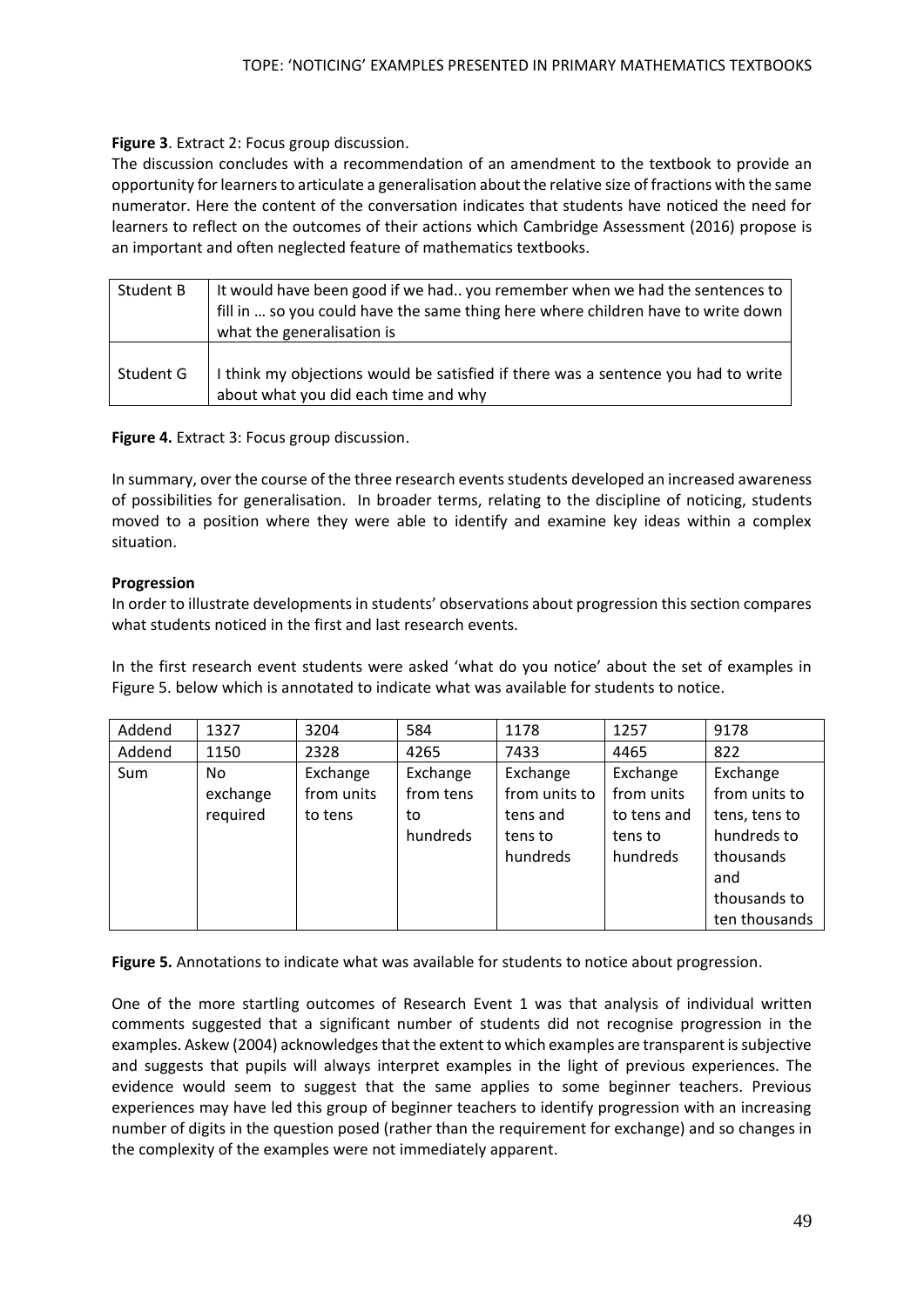Even at this early stage in the research process the value of group discussions became evident and by the end of the first research event the group came to realise that there was a carefully planned progression in the examples.

| Initial Ideas                                        | •I didn't particularly notice them getting any harder as I went through<br>• If you look at the questions without having done them then they don't look<br>any more complicated towards the end                                                                                                          |
|------------------------------------------------------|----------------------------------------------------------------------------------------------------------------------------------------------------------------------------------------------------------------------------------------------------------------------------------------------------------|
| Reformulation                                        | • Afterwards looking at them I realised afterwards in discussing it, that they<br>did get more challenging<br>•I didn't notice until it was mentioned but now I can clearly see that they got<br>more difficult                                                                                          |
| <b>Resolution</b><br><b>Mathematical</b><br>Language | . I am probably using the wrong terminology but in the first one there was<br>no digits, then the one's, to carry over, then in the second one it was the<br>tens then the hundreds, then the tens and hundreds column twice to<br>reinforce what you had learned. Then the tens, hundreds and thousands |

**Figure 6.** Focus group identification and confirmation of progression.

In the final research event, student's discussion of progression developed to include detailed commentary on aspects of progression. Extract 4 below includes commentary about the changes from one set of questions to the next on a page in the textbook.

| Student H | We noticed that is jumps straight from hundreds to ten thousands and didn't<br>include the thousands                                                                                                                                                                                                                                                  |
|-----------|-------------------------------------------------------------------------------------------------------------------------------------------------------------------------------------------------------------------------------------------------------------------------------------------------------------------------------------------------------|
| Student B | I thought that the progression was too rapid and that you could have one<br>page on the hundreds alone and then move on                                                                                                                                                                                                                               |
| Student I | There is very clear scaffolding happening because you have got your number<br>line with your number line on and your hundreds and then you have got your<br>number line with 10 thousand, And then the next step is that all of that is<br>gone completely; the grid is gone, and then you have got just the numbers<br>with the stuff in the middle. |
| Student J | and It wasn't just the numbers that were changing it was the type of<br>question. It might be better if it stayed in the same sort of format for each<br>question if you were changing the numbers, so you are confusing two<br>things rather than just one.                                                                                          |

**Figure 7.** Extract 4.

The outcomes of this analysis lead to the tentative suggestion that student commentary about progression deepens to include possible anomalies in the progression steps. It also broadens to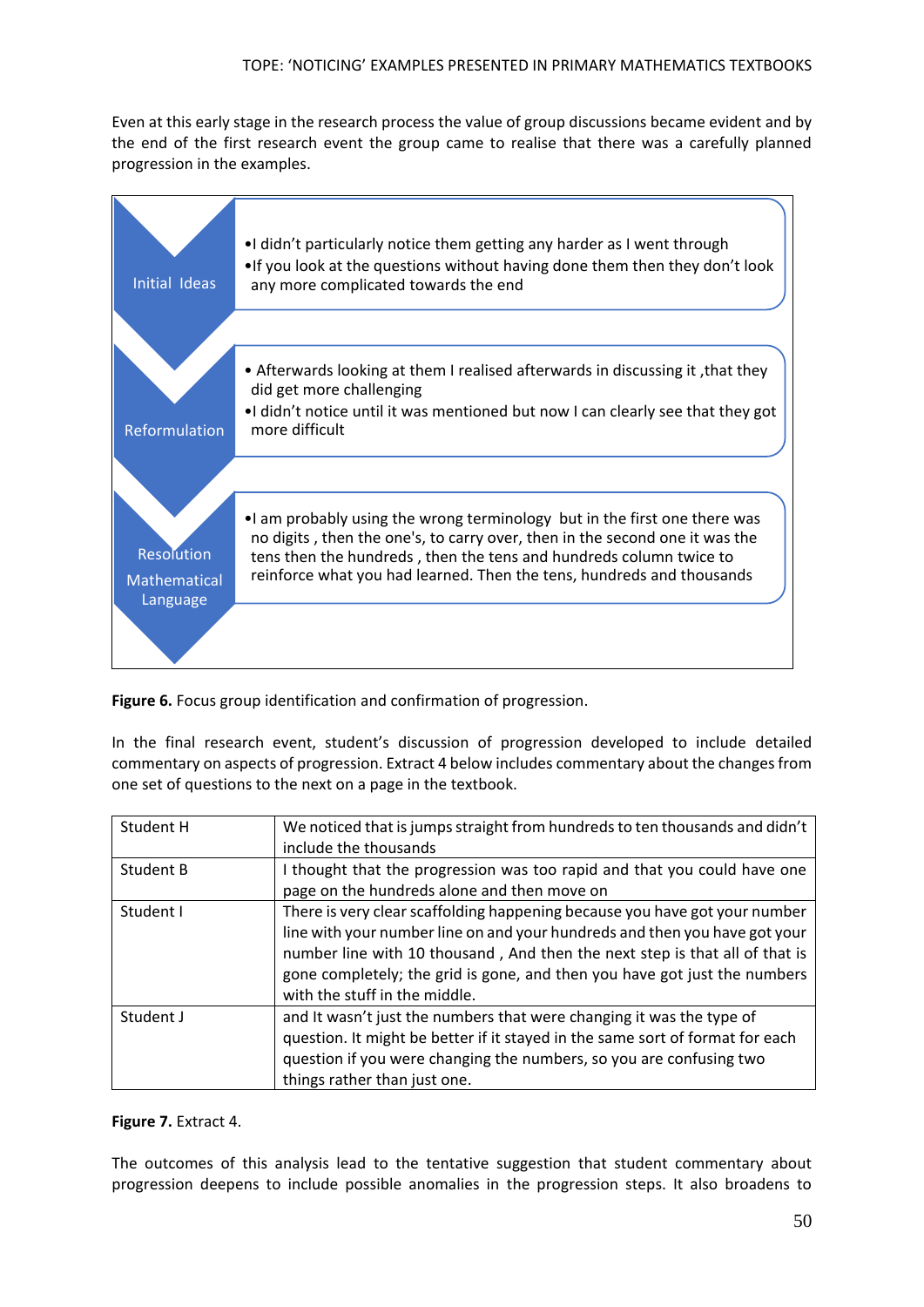include analysis of the number of examples that are needed in order for meaning making to occur at each step in the progression. Students also noticed that the inclusion and then removal of visual images also represented sequential change in the level of difficulty in the task.

## **Pedagogy of textbook use**

A number of other things that students noticed can be clustered under the heading 'pedagogy of textbook use'. Over time student commentary developed to include discussion about where the examples fitted within a unit of work, as one student stated, 'we don't know if this is the first time someone has approached this or if it is a consolidation task or if somebody has already got the prior knowledge'. This suggests that over time, another dimension of noticing is added; students recognise the importance of context in learner responses to an example set. Students also noticed aspects of the layout or instructions that had the potential to either promote or hinder understanding. For example, several students completed the division questions in Figure 1 in columns and did not realise the potential to make any generalisations about the outcomes of division. In another example set, one student commented 'you just do one and move on'. This led to the realisation that there is potential for the layout to encourage comparison, conjecture and generalisation between sequences rather than merely completing questions separately (Watson and Thompson, 2015). Finally, students noticed when the language used in the textbook lacked the precision that Cambridge Assessment (2016) suggested was an important feature of textbooks. For example, one question asked, 'to which whole hundred number on the number line is each of the following numbers nearest'. Students were aware that the composition of this sentence was likely to make comprehension of the task difficult. So, over time, students noticed some of the pedagogical dilemmas that the authors of the textbooks faced; these aligned with the kind of decisions that Mason (2017) suggests teachers make when presenting examples to children.

## **Implications for mathematics teacher educators**

Implications for the practice of mathematics teacher educators are considered under three headings which reflect the key features of the project design.

### *Study of Examples*

The outcomes of this small-scale study suggest that the collective study of example sets is a valuable activity within a teacher education programme. Through the careful study of example sets there is potential for attention to shift away from the hunt for attractively presented worksheets to a critical examination of the particular examples presented.

A further implication for practice is that emphasis needs to be given to the professional decision making that is involved in choosing examples. One way to do this could be to provide tasks which are designed to initiate shared inquiry. Pairs of students could be asked to articulate a justification for their choice of an example set prior to teaching a lesson and then reflect on the outcomes of their choice of examples after the lesson. Or, in seminars students could be asked to justify the choice of one particular example set rather than another. A further development could be to ask students to make a systematic change to examples presented in textbooks or worksheets and reflect on the potential impact on children's learning.

# *Using textbooks as a source of examples*

At the start of the research project, the textbook was simply a place to find sets of examples for students to consider. However, over time, it became clear that the study of examples presented in textbooks had the potential to provide effective professional development for beginner teachers and so could be central (rather than incidental) to the process of enhancing student choice of examples in lessons.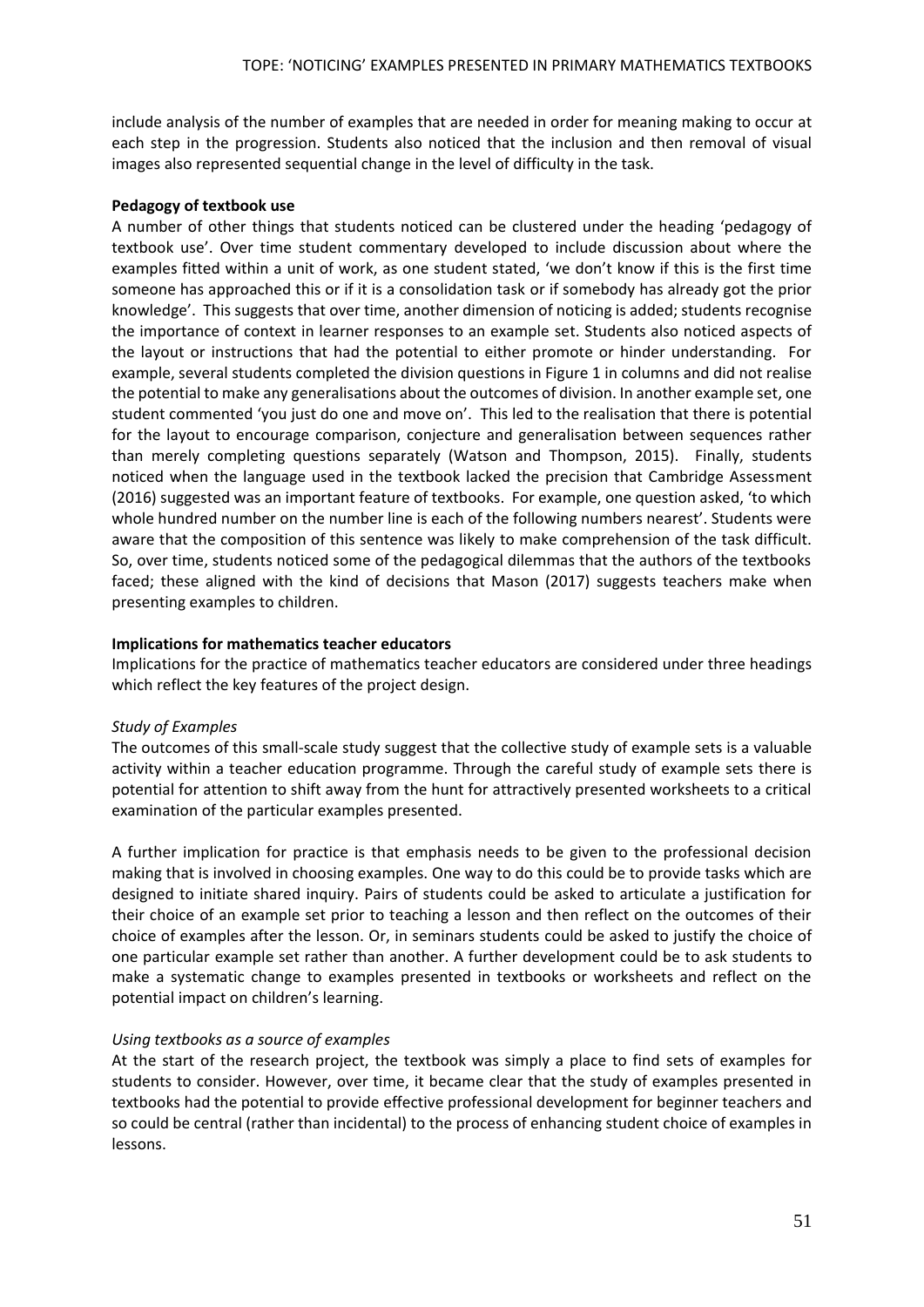Using textbooks provides a single starting point for choosing a set of examples for a sequence of lessons, rather than individual puzzles, problems or questions on separate websites or worksheets. From that single starting point beginner teachers can consider amendments, additions and omissions from the example sets listed based on an evaluation of learning intentions for extended periods of time. There is also potential to shift away from a culture where textbook use is perceived as repetitive and tedious to one where textbook use is considered to have the potential to address the needs of learners through carefully considered, coherent learning sequences. Finally, there is also potential to promote a culture where the careful study of learner and teacher materials is seen as valuable professional development beyond an initial programme of instruction (Ma, 1999).

### *'Noticing' as an pedagogical strategy in mathematics teacher education*

By consistently asking the question 'what do you notice?' the warrant of authority is transferred from the tutor to the students and validation of ideas is sought from within the group. During the research events students became increasingly aware of the complexity of the issues and engaged in sustained independent discussion of a range of ideas. Over time, the 'discipline of noticing' afforded the opportunity for students to identify and then examine in detail important aspects of mathematical examples, make links between the choice of examples and the context in which those examples are presented and to connect specific example sets with the broader principles of example choice and textbook design. The implication for practice is that by explicitly asking groups of students to selfvalidate, rather than seek validation from a tutor, there is potential for beginner teachers to take a more reflective approach to the discussion and critique of example sets.

### **Conclusion**

It is unrealistic to expect fundamental growth in teacher knowledge after participation in a short professional learning activity, however evidence from each of the research- events support the conclusion that over time this group of students became 'sensitised' to notice more about examples presented in textbooks. The outcomes of this study lead to the recommendation that programmes of teacher education include explicit opportunities for beginner teachers to generate, explore and reflect upon examples for real or hypothetical classroom situations. The outcomes of this study suggest that such encounters provide rich and powerful learning experiences that lead to deeper awareness of aspects of creating and choosing examples for learners to consider. However, this study was limited to an exploration of new understanding in the context of the research group. In future studies, it would be valuable to explore how students used the knowledge gained to design their own example sets and look for patterns of change in students classroom practice, so that more general insight into the value of 'noticing' as an approach to teacher education can be identified.

#### **References**

Askew, M. and Wiliam, D. (1995) Recent research in mathematics education 5-16. London: Ofsted. Askew, M. (2004) 'Mediation and interpretation: Exploring the interpersonal and the intrapersonal in

- primary mathematics lessons'*, Proceedings of the 28th Conference of the International Group for the Psychology of Mathematics Education*. Bergen, Norway, 14-18 July*.* Bergen: Bergen University College. pp. 71-78.
- Braun, V. and Clarke, V. (2006) 'Using thematic analysis in psychology', *Qualitative Research in Psychology*, 3(2), pp 77-101.
- Cambridge Assessment (2016) *The Cambridge Approach to Textbooks* [http://www.cambridgeassessment.org.uk/Images/cambridge-approach-to-textbooks.pdf.](http://www.cambridgeassessment.org.uk/Images/cambridge-approach-to-textbooks.pdf) (Accessed: 4 August 2020).

Denzin, N. and Lincoln, Y. (2011) *Handbook of qualitative research.* California: Sage.

Doerr, H. (2000) 'How can I find a pattern in this random data? The convergence of multiplicative and probabilistic reasoning', *Journal of Mathematical Behaviour.* 18, pp. 431-454.